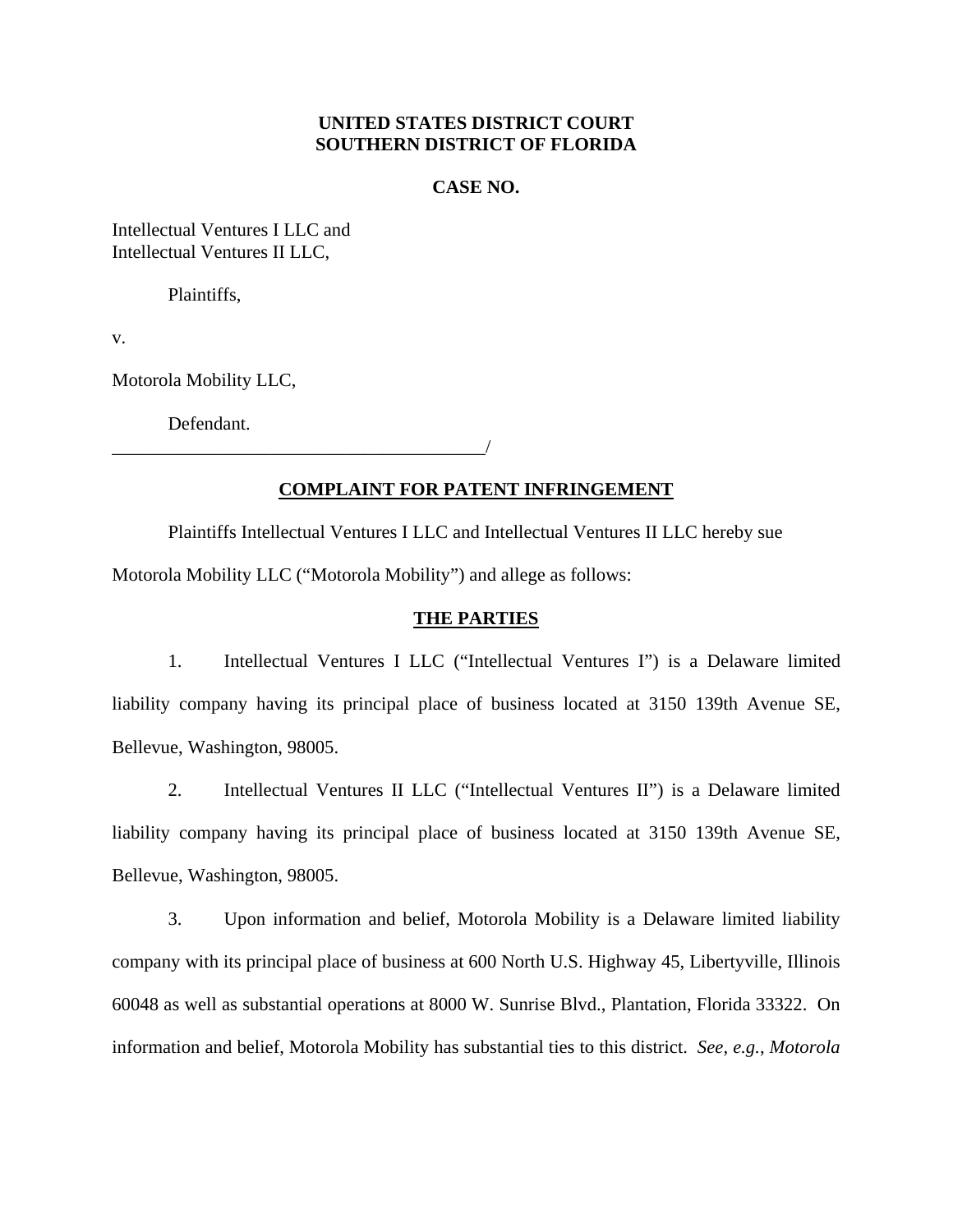*Mobility, Inc. v. Apple Inc.*, Case No. 10-CV-23580, Dkt. No. 47, which details Motorola Mobility's substantial ties to the district.

## **JURISDICTION AND VENUE**

4. This is a civil action for patent infringement under the Patent Laws of the United States, 35 U.S.C. § 1 *et. seq*. This Court has subject matter jurisdiction under 28 U.S.C. §§1331 and 1138(a).

5. This Court has general personal jurisdiction over Motorola Mobility because it is engaged in substantial and not isolated activity in this judicial district. This Court has specific jurisdiction over Motorola Mobility because it has committed acts giving rise to this action and has established minimum contacts within this judicial district such that the exercise of jurisdiction over Motorola Mobility would not offend traditional notions of fair play and substantial justice.

6. Venue is proper in this judicial district pursuant to 28 U.S.C. §§1391(b)-(c) and 1400(b) because Motorola Mobility has conducted business in this district and/or provided services to its customers within this judicial district, and has committed acts of patent infringement within this district giving rise to this action.

## **INTELLECTUAL VENTURES AND THE PATENTS-IN-SUIT**

7. Intellectual Ventures Management, LLC ("Intellectual Ventures") was founded in 2000. Since its founding, Intellectual Ventures has been deeply involved in the business of invention. Intellectual Ventures creates inventions and files patent applications for those inventions; collaborates with others to develop and patent inventions; and acquires and licenses patents from individual inventors, universities and other institutions. A significant aspect of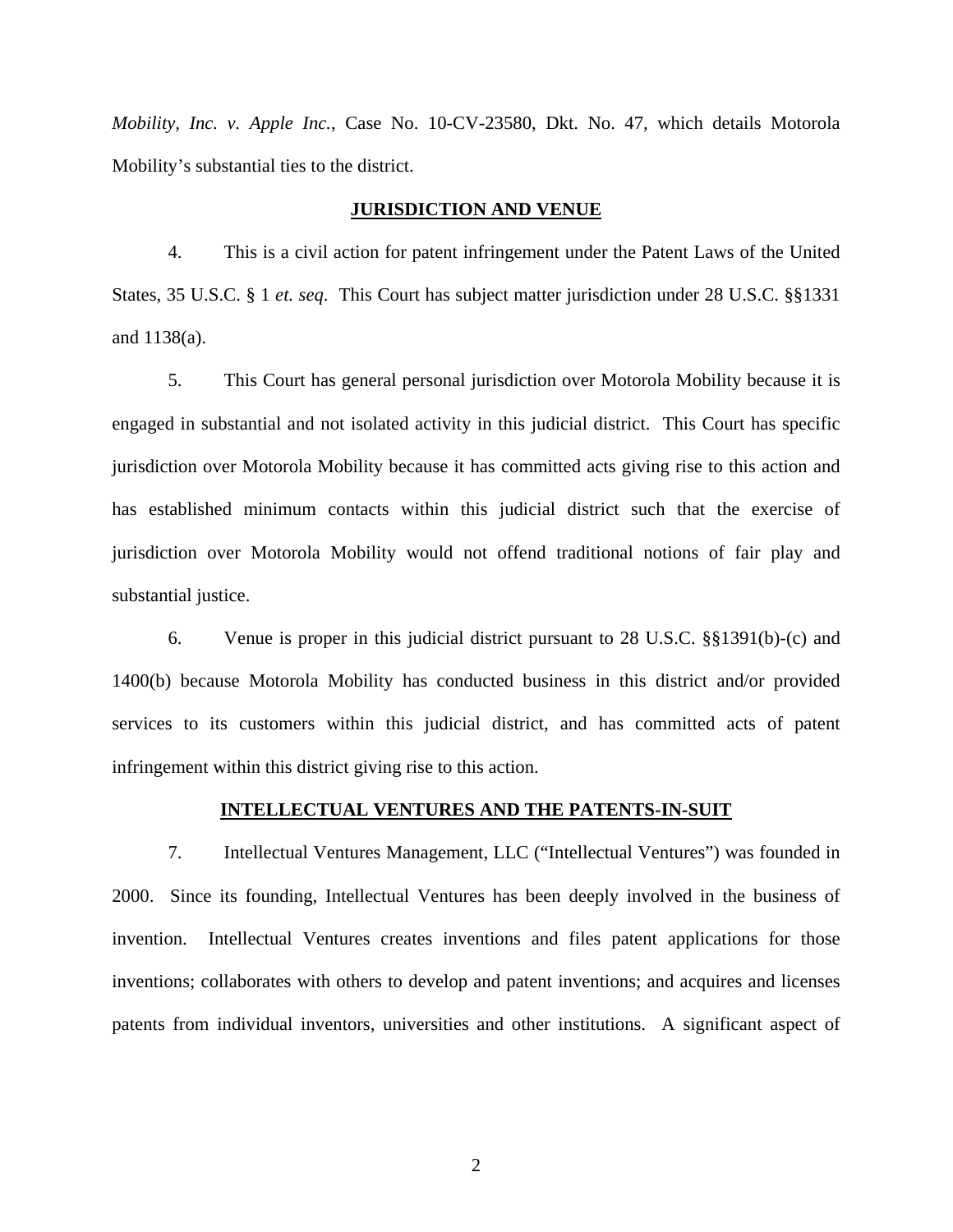Intellectual Ventures' business is managing the Plaintiffs in this case, Intellectual Ventures I and Intellectual Ventures II.

8. Intellectual Ventures' business includes purchasing important inventions from individual inventors and institutions and then licensing the inventions to those who need them. Through this business, Intellectual Ventures allows inventors to reap a financial reward from their innovations, which is frequently difficult for individual inventors to do. To date, Intellectual Ventures has acquired more than 70,000 IP assets and, in the process, has paid individual inventors hundreds of millions of dollars for their inventions. Intellectual Ventures, in turn, has earned more than \$3 billion by licensing these patents to some of the world's most innovative and successful technology companies who continue to use them to make computer equipment, software, semiconductor devices, and a host of other products.

9. Intellectual Ventures also creates inventions. Intellectual Ventures has a staff of scientists and engineers who develop ideas in a broad range of fields, including agriculture, computer hardware, life sciences, medical devices, semiconductors, and software. Intellectual Ventures has invested millions of dollars developing such ideas and has filed hundreds of patent applications on its inventions every year, making it one of the top patent filers in the world. Intellectual Ventures has also invested in laboratory facilities to assist with the development and testing of new ideas.

10. Intellectual Ventures also creates inventions by collaborating with inventors and research institutions around the world. For example, Intellectual Ventures has developed inventions by selecting a technical challenge, requesting proposals for inventions to solve the challenge from inventors and institutions, selecting the most promising ideas, rewarding the inventors and institutions for their contributions, and filing patent applications on the ideas.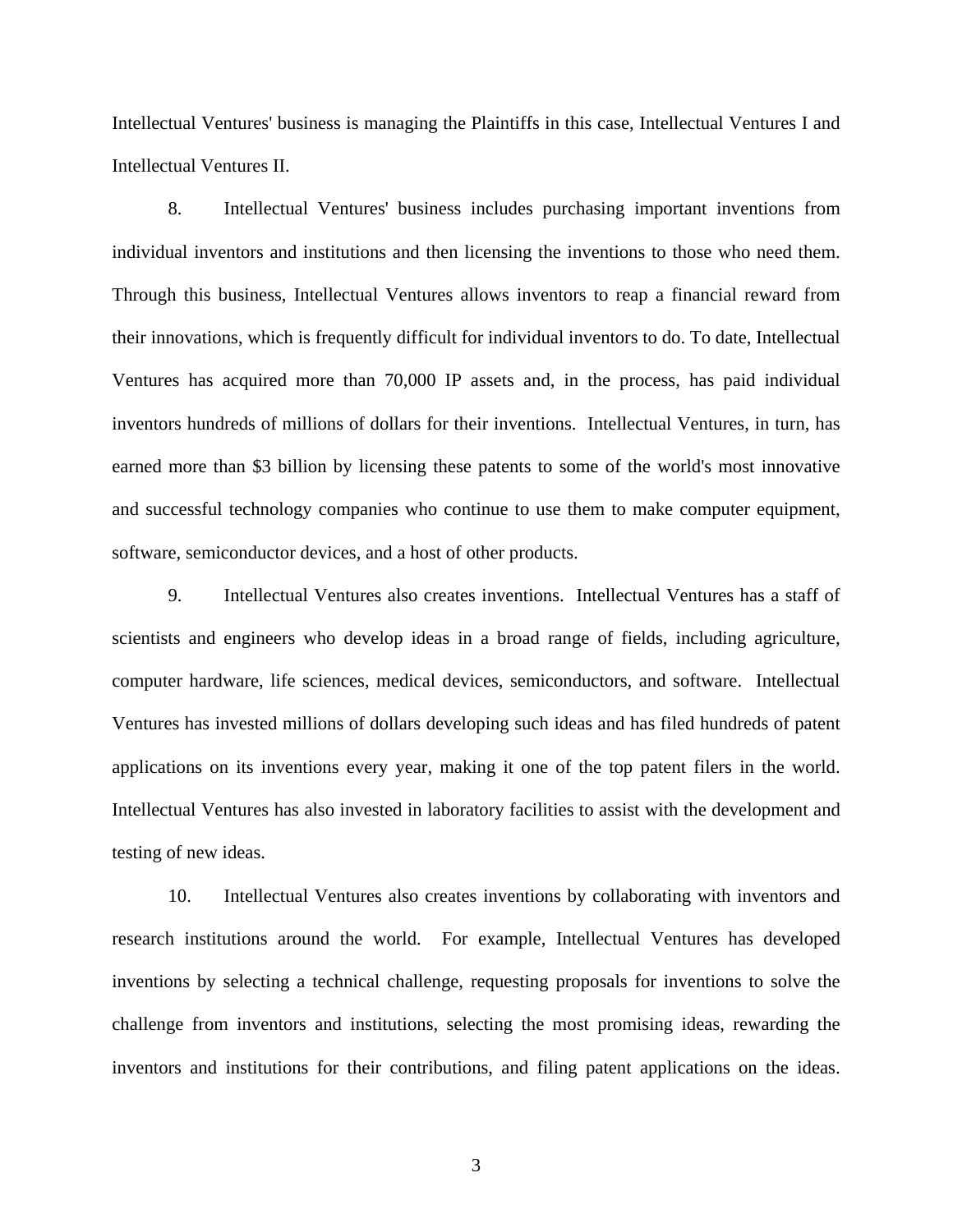Intellectual Ventures has invested millions of dollars in this way and has created a network of more than 4,000 inventors worldwide.

11. On August 4, 1998, U.S. Patent No. 5,790,793 ("the '793 Patent"), titled "Method and System To Create, Transmit, Receive and Process Information, Including An Address To Further Information," was duly and lawfully issued by the United States patent and Trademark Office ("PTO"). A copy of the '793 Patent is attached hereto as Exhibit A.

12. Intellectual Ventures I is the owner and assignee of all right, title and interest in and to the '793 Patent and holds the right to sue and recover damages for infringement thereof, including past damages.

13. On November 14, 2006, U. S. Patent No. 7,136,392 ("the '392 Patent"), titled "System and Method For Ordering Data Messages Having Differing Levels of Priority For Transmission Over A Shared Communication Channel," was duly and lawfully issued by the PTO. A copy of the '392 Patent is attached hereto as Exhibit B.

14. Intellectual Ventures I is the owner and assignee of all right, title and interest in and to the '392 Patent and holds the right to sue and recover damages for infringement thereof, including past damages.

15. On September 19, 2000, U.S. Patent No. 6,121,960, ("the '960 Patent"), titled "Touch Screen Systems and Methods," was duly and lawfully issued by the PTO. A copy of the '960 Patent is attached hereto as Exhibit C.

16. Intellectual Ventures II is the owner and assignee of all right, title and interest in and to the '960 Patent and holds the right to sue and recover damages for infringement thereof, including past damages.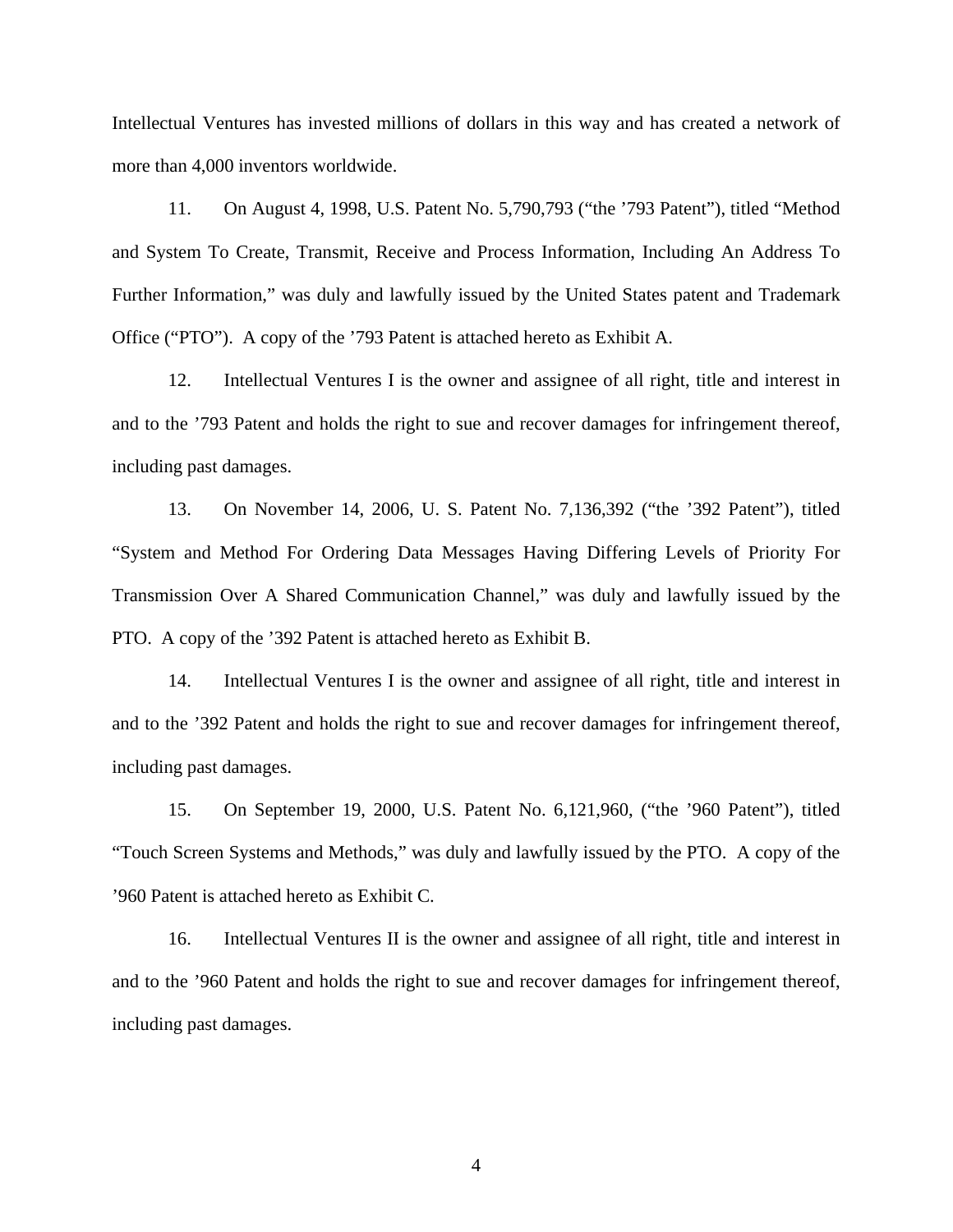17. On June 3, 2008, U.S. Patent No. 7,382,771 ("the '771 Patent"), titled "Mobile Wireless Hotspot System," was duly and lawfully issued by the PTO. A copy of the '771 Patent is attached hereto as Exhibit D.

18. Intellectual Ventures II is the owner and assignee of all right, title and interest in and to the '771 Patent and holds the right to sue and recover damages for infringement thereof, including past damages.

19. On July 21, 2009, U.S. Patent No. 7,564,784 ("the '784 Patent"), titled "Method and Arrangement For Transferring Information In A Packet Radio Service," was duly and lawfully issued by the PTO. A copy of the '784 Patent is attached hereto as Exhibit E.

20. Intellectual Ventures I is the owner and assignee of all right, title and interest in and to the '784 Patent and holds the right to sue and recover damages for infringement thereof, including past damages.

21. On January 2, 2001, U.S. Patent No. 6,170,073 ("the '073 Patent"), titled "Method And Apparatus For Error Detection In Digital Communications," was duly and lawfully issued by the PTO. A copy of the '073 Patent is attached hereto as Exhibit F.

22. Intellectual Ventures I is the owner and assignee of all right, title and interest in and to the '073 Patent and holds the right to sue and recover damages for infringement thereof, including past damages.

23. On December 7, 2010, U.S. Patent No. 7,848,353 ("the '353 Patent"), titled "Method, Communication System And Communication Unit For Synchronisation For Multi-Rate Communication," was duly and lawfully issued by the PTO. A copy of the '353 Patent is attached hereto as Exhibit G.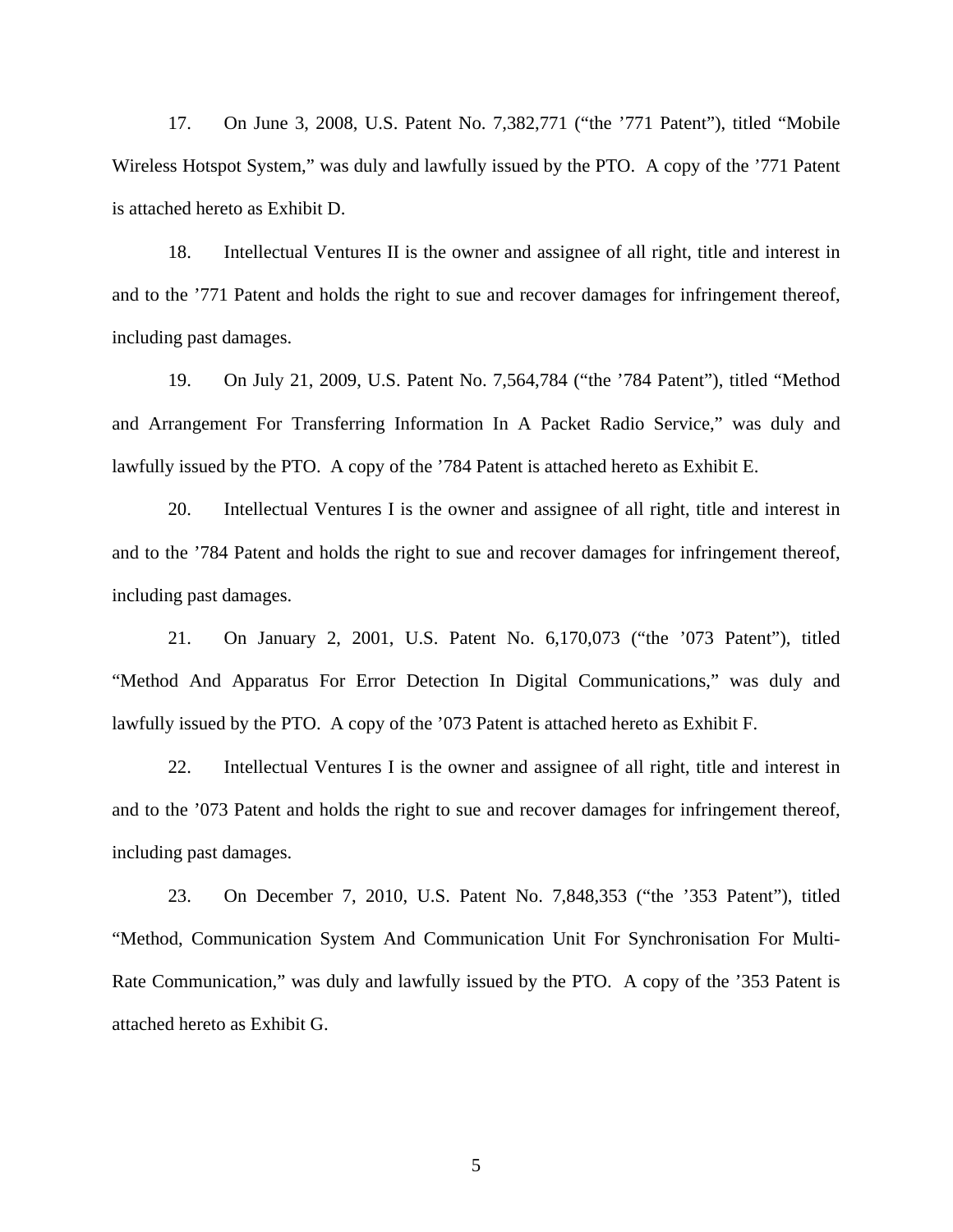24. Intellectual Ventures II is the owner and assignee of all right, title and interest in and to the '353 Patent and holds the right to sue and recover damages for infringement thereof, including past damages.

## **COUNT I**

## **INFRINGEMENT OF U.S. PATENT NO. 5,790,793**

25. Paragraphs 1-24 are reincorporated by reference as if fully set forth herein.

26. Intellectual Ventures I is informed and believes, and thereon alleges, that Motorola Mobility has directly infringed and continues to directly infringe, literally and/or under the doctrine of equivalents, at least claim 30 of the '793 Patent by making, using, selling, offering to sell and/or importing products implementing multimedia messaging service ("MMS") technology, including but not limited to the Photon Q 4G LTE, Atrix HD and Electrify M.

27. Intellectual Ventures I is informed and believes, and thereon alleges, that Motorola Mobility also has and continues to indirectly infringe at least claim 30 of the '793 Patent by inducing others to infringe and/or contributing to the infringement of others, including third party users of such products in this judicial district and elsewhere in the United States. Specifically, Intellectual Ventures I is informed and believes, and thereon alleges, that Motorola Mobility has actively induced and continues to induce the infringement of at least claim 30 of the '793 Patent at least by actively inducing the infringing use of such products by third party users in the United States. Intellectual Ventures I is informed and believes, and thereon alleges, that Motorola Mobility knew or should have known that its conduct would induce others to use the MMS functionality in a manner that infringes the '793 Patent. Intellectual Ventures I is informed and believes, and thereon alleges, that these third parties have infringed and will continue to infringe the '793 Patent in violation of 35 U.S.C. § 271(a) by using the infringing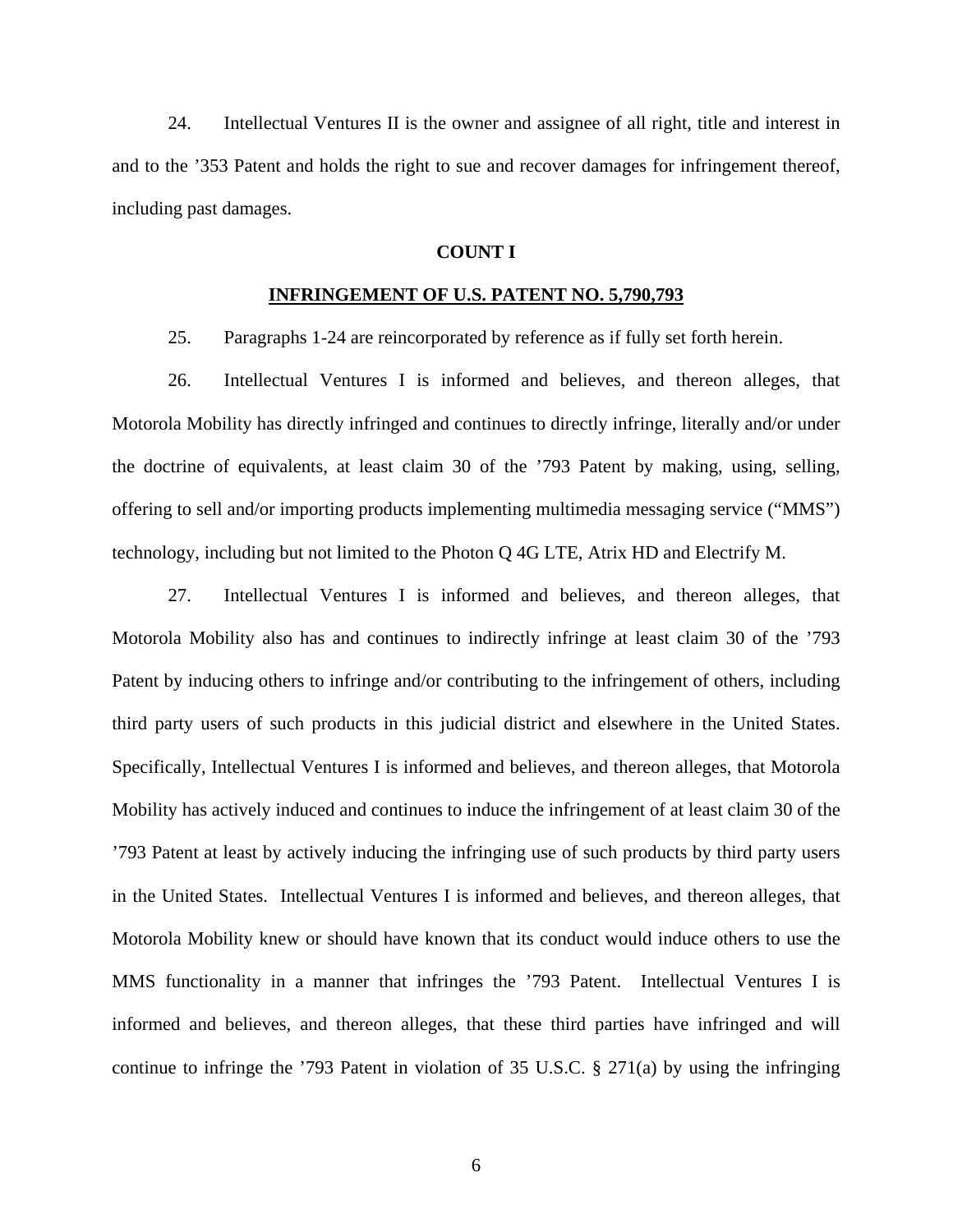products. Intellectual Ventures I is informed and believes, and thereon alleges, that Motorola Mobility through at least its website at https://www.motorola.com, its online user manuals, marketing materials and help materials actively induced its customers to infringe the '793 Patent.

28. Intellectual Ventures I is informed and believes, and thereon alleges, that Motorola Mobility has contributorily infringed and continues to contributorily infringe at least claim 30 of the '793 Patent by importing, selling and/or offering to sell within the United States infringing products that constitute a material part of the claimed invention and are not staple articles of commerce suitable for substantial non-infringing use. Intellectual Ventures I is informed and believes, and thereon alleges, that these third parties have infringed and will infringe the '793 Patent in violation of 35 U.S.C. § 271(a) by using the infringing system and services.

29. Intellectual Ventures I has provided written notice via a letter dated June 18, 2013 from counsel for Intellectual Ventures I to Renny Hwang and Brett Roesslein advising Motorola Mobility of its infringement of at least claim 30, and Motorola Mobility also has written notice of its infringement by virtue of the filing and service of this Complaint.

30. Intellectual Ventures I has suffered damages as a result of Motorola Mobility's infringement of the '793 Patent in an amount to be proven at trial.

## **COUNT II**

#### **INFRINGEMENT OF U.S. PATENT NO. 7,136,392**

31. Paragraphs 1-24 are reincorporated by reference as if fully set forth herein.

32. Intellectual Ventures I is informed and believes, and thereon alleges, that Motorola Mobility has directly infringed and continues to directly infringe, literally and/or under the doctrine of equivalents, at least claim 9 of the '392 Patent by making, using, selling, offering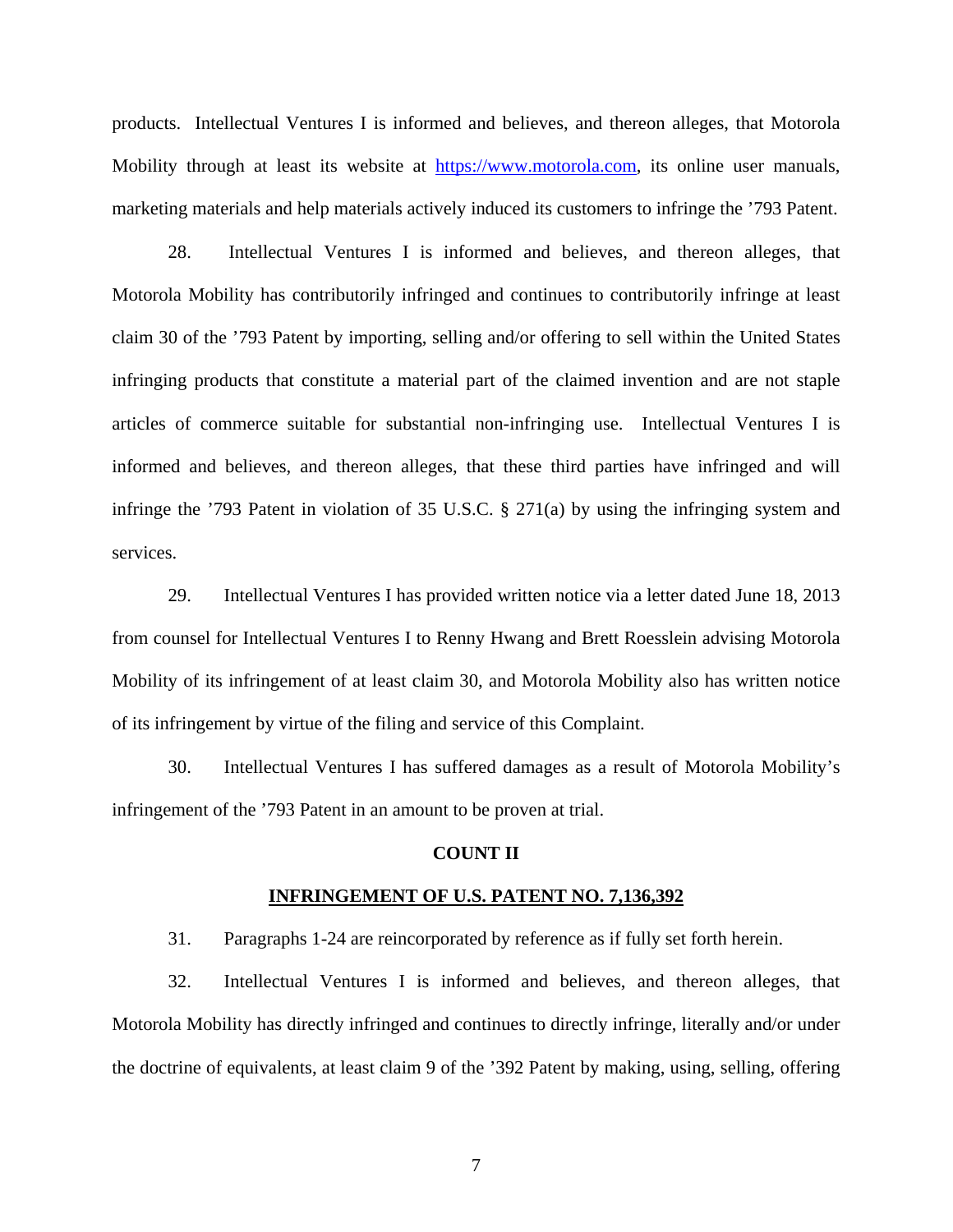to sell and/or importing products that implement and/or are compliant with the 802.11n Wi-Fi standard, including but not limited to the Photon Q 4G LTE, Atrix HD and Electrify M.

33. Intellectual Ventures I is informed and believes, and thereon alleges, that Motorola Mobility also has and continues to indirectly infringe at least claim 9 of the '392 Patent by inducing others to infringe and/or contributing to the infringement of others, including third party users of its products in this judicial district and elsewhere in the United States. Specifically, Intellectual Ventures I is informed and believes, and thereon alleges, that Motorola Mobility has actively induced and continues to induce the infringement of at least claim 9 of the '392 Patent at least by actively inducing the infringing use of its products by third party users in the United States. Intellectual Ventures I is informed and believes, and thereon alleges, that Motorola Mobility knew or should have known that its conduct would induce others to use the Wi-Fi functionality in a manner that infringes the '392 Patent. Intellectual Ventures I is informed and believes, and thereon alleges, that these third parties have infringed and will infringe the '392 Patent in violation of 35 U.S.C. § 271(a) by using the infringing products. Intellectual Ventures I is informed and believes, and thereon alleges, that Motorola Mobility through at least its website at https://www.motorola.com, its online user manuals, marketing materials and help materials actively induced its customers to infringe the '392 Patent.

34. Intellectual Ventures I is informed and believes, and thereon alleges, that Motorola Mobility has contributorily infringed and continues to contributorily infringe at least claim 9 of the '392 Patent by importing, selling and/or offering to sell within the United States infringing products that constitute a material part of the claimed invention and are not staple articles of commerce suitable for substantial non-infringing use. Intellectual Ventures I is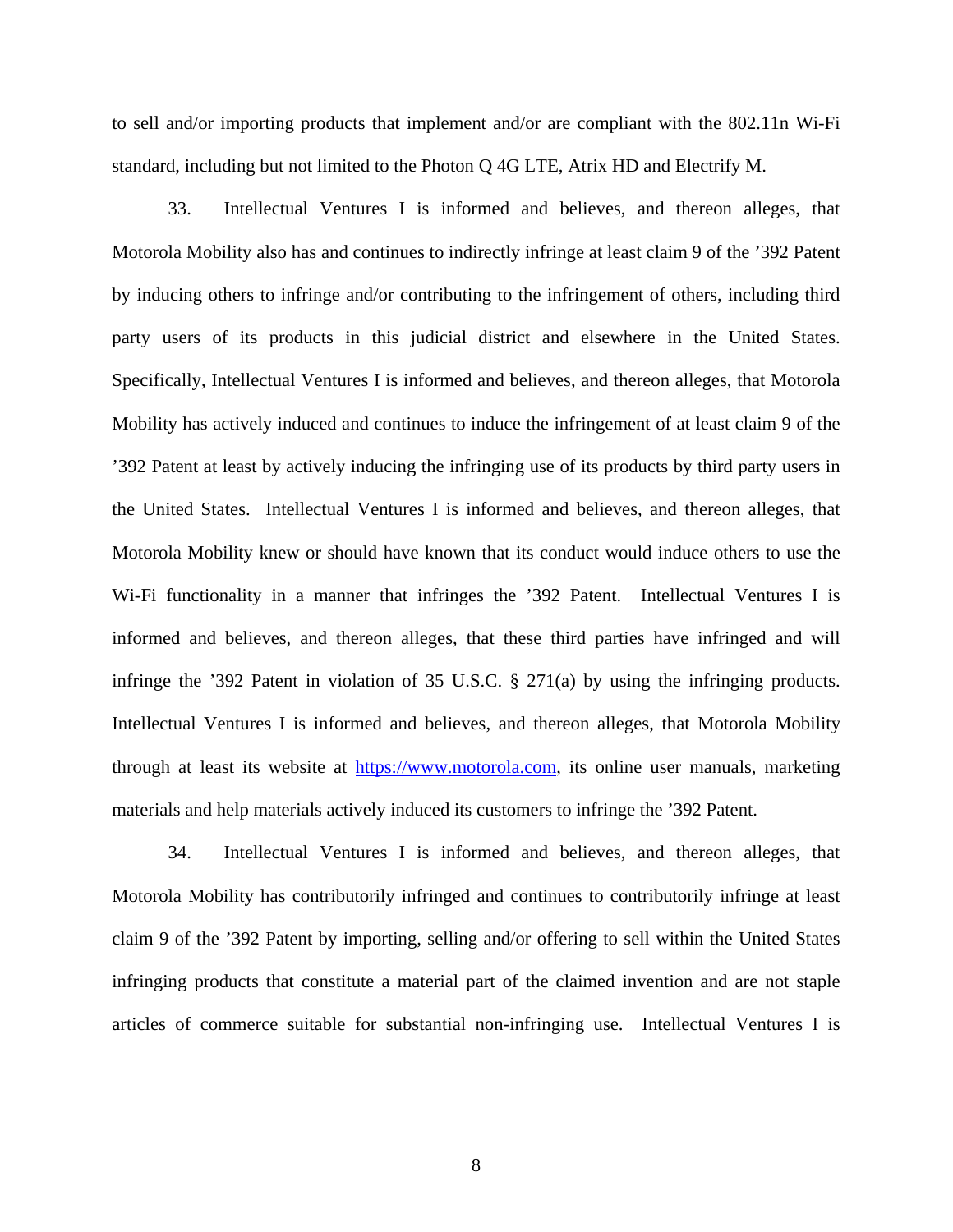informed and believes, and thereon alleges, that these third parties have infringed and will infringe the '392 Patent in violation of 35 U.S.C. § 271(a) by using the infringing products.

35. Intellectual Ventures I has provided written notice via a letter dated June 18, 2013 from counsel for Intellectual Ventures I to Renny Hwang and Brett Roesslein advising Motorola Mobility of its infringement of at least claim 9, and Motorola Mobility also has written notice of its infringement by virtue of the filing and service of this Complaint.

36. Intellectual Ventures I has suffered damages as a result of Motorola Mobility's infringement of the '392 Patent in an amount to be proven at trial.

## **COUNT III**

#### **INFRINGEMENT OF U.S. PATENT NO. 6,121,960**

37. Paragraphs 1-24 are reincorporated by reference as if fully set forth herein.

38. Intellectual Ventures II is informed and believes, and thereon alleges, that Motorola Mobility has directly infringed and continues to directly infringe, literally and/or under the doctrine of equivalents, at least claim 19 of the '960 Patent by making, using, selling, offering to sell and/or importing products with the Android operating system, including but not limited to the Photon Q 4G LTE, Atrix HD and Electrify M.

39. Intellectual Ventures II is informed and believes, and thereon alleges, that Motorola Mobility also has and continues to indirectly infringe at least claim 19 of the '960 Patent by inducing others to infringe and/or contributing to the infringement of others, including third party users of its products in this judicial district and elsewhere in the United States. Specifically, Intellectual Ventures II is informed and believes, and thereon alleges, that Motorola Mobility has actively induced and continues to induce the infringement of at least claim 19 of the '960 Patent at least by actively inducing the infringing use of its products by third party users in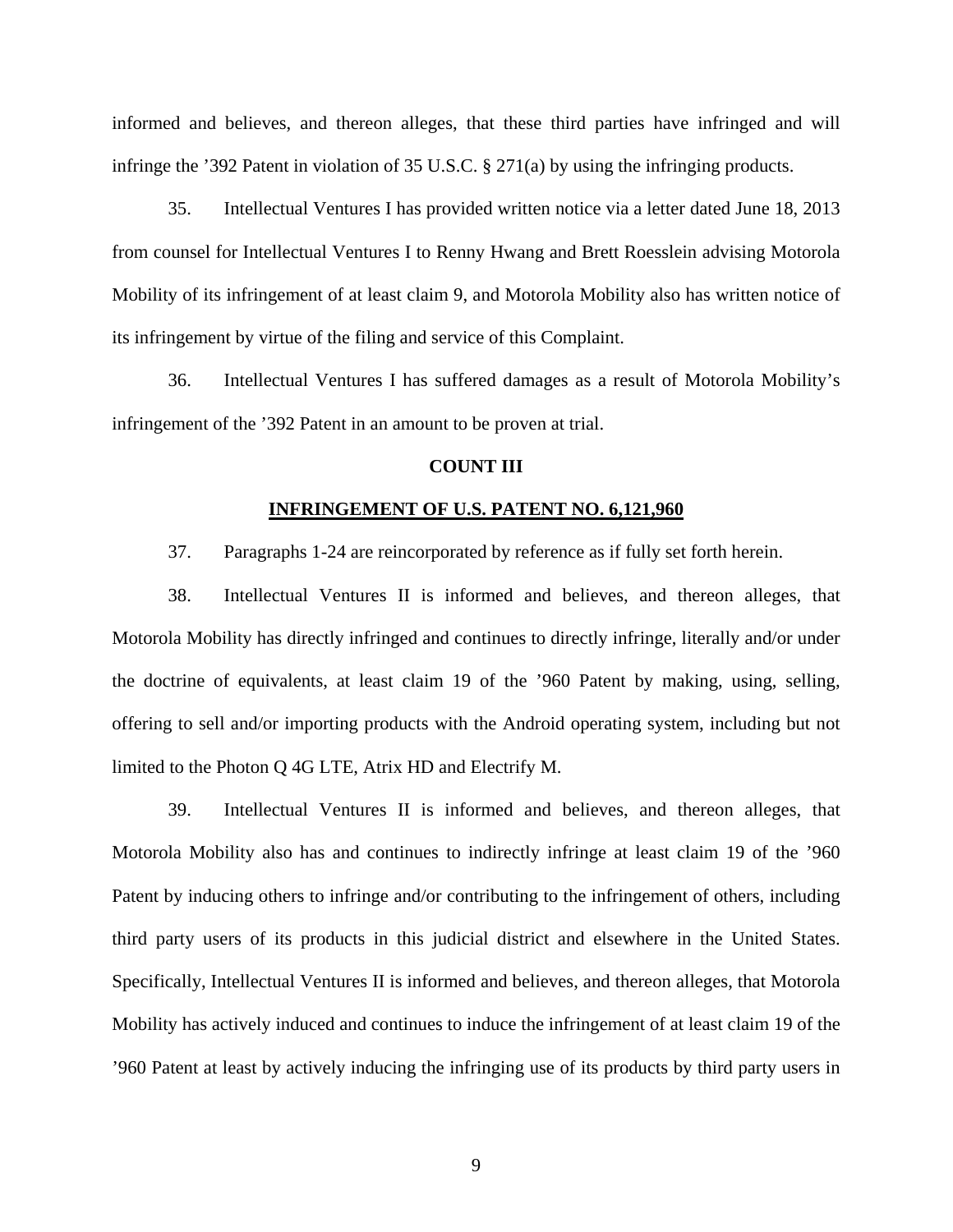the United States. Intellectual Ventures II is informed and believes, and thereon alleges, that Motorola Mobility knew or should have known that its conduct would induce others to use its Android based products in a manner that infringes the '960 Patent. Intellectual Ventures II is informed and believes, and thereon alleges, that these third parties have infringed and will infringe the '960 Patent in violation of 35 U.S.C.  $\S$  271(a) by using the infringing products. Intellectual Ventures II is informed and believes, and thereon alleges, that Motorola Mobility through at least its website at https://www.motorola.com, its online user manuals, marketing materials and help materials actively induced its customers to infringe the '960 Patent.

40. Intellectual Ventures II is informed and believes, and thereon alleges, that Motorola Mobility has contributorily infringed and continues to contributorily infringe at least claim 19 of the '960 Patent by importing, selling and/or offering to sell within the United States infringing systems and services that constitute a material part of the claimed invention and are not staple articles of commerce suitable for substantial non-infringing use. Intellectual Ventures II is informed and believes, and thereon alleges, that these third parties have infringed and will infringe the '960 Patent in violation of 35 U.S.C. § 271(a) by using the infringing system.

41. Intellectual Ventures II has provided written notice via a letter dated June 18, 2013 from counsel for Intellectual Ventures II to Renny Hwang and Brett Roesslein advising Motorola Mobility of its infringement of at least claim 19, and Motorola Mobility also has written notice of its infringement by virtue of the filing and service of this Complaint.

42. Intellectual Ventures II has suffered damages as a result of Motorola Mobility's infringement of the '960 Patent in an amount to be proven at trial.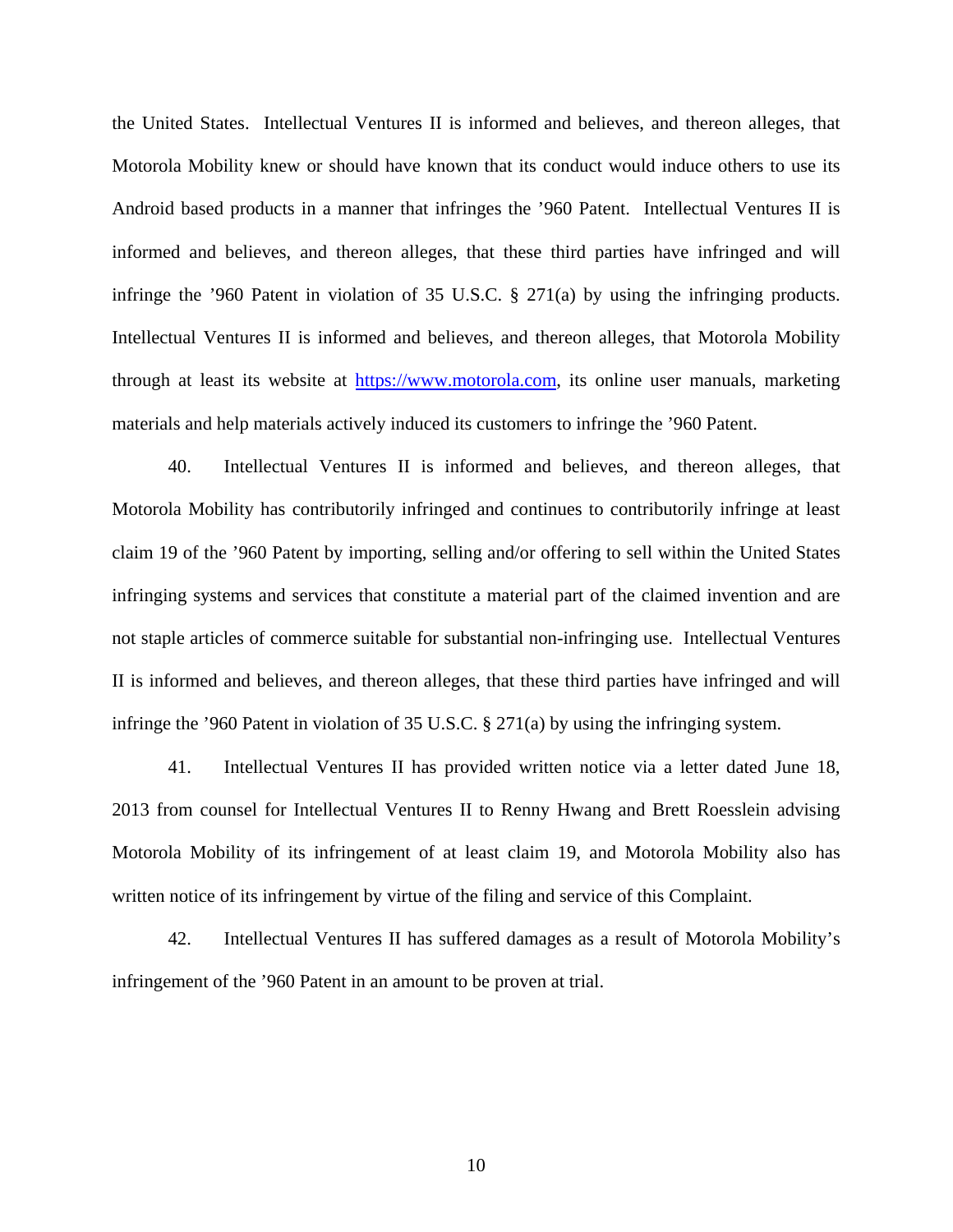#### **COUNT IV**

## **INFRINGEMENT OF U.S. PATENT NO. 7,382,771**

43. Paragraphs 1-24 are reincorporated by reference as if fully set forth herein.

44. Intellectual Ventures II is informed and believes, and thereon alleges, that Motorola Mobility has directly infringed and continues to directly infringe, literally and/or under the doctrine of equivalents, at least claim 1 of the '771 Patent by making, using, selling, offering to sell and/or importing products that provide Wi-Fi Internet access to other devices (i.e., "hotspot" functionality), including but not limited to the Photon Q 4G LTE, Atrix HD and Electrify M.

45. Intellectual Ventures II is informed and believes, and thereon alleges, that Motorola Mobility also has and continues to indirectly infringe at least claim 1 of the '771 Patent by inducing others to infringe and/or contributing to the infringement of others, including third party users of such products in this judicial district and elsewhere in the United States. Specifically, Intellectual Ventures II is informed and believes, and thereon alleges, that Motorola Mobility has actively induced and continues to induce the infringement of at least claim 1 of the '771 Patent at least by actively inducing the infringing use of such products in the United States. Intellectual Ventures II is informed and believes, and thereon alleges, that Motorola Mobility knew or should have known that its conduct would induce others to use the hotspot functionality in a manner that infringes the '771 Patent. Intellectual Ventures II is informed and believes, and thereon alleges, that these third parties have infringed and will infringe the '771 Patent in violation of 35 U.S.C. § 271(a) by using the infringing products. Intellectual Ventures II is informed and believes, and thereon alleges, that Motorola Mobility through at least its website at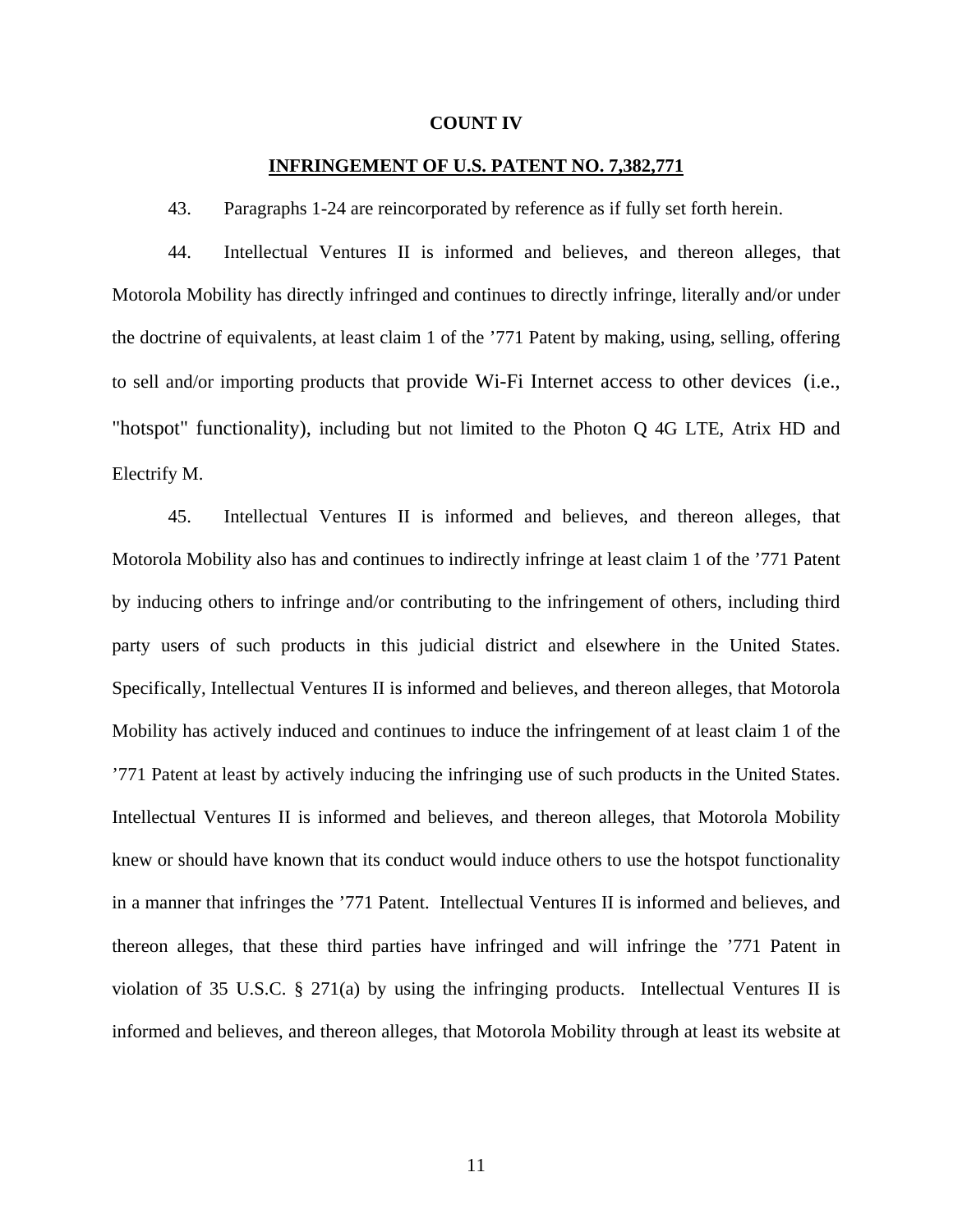https://www.motorola.com, its online user manuals, marketing materials and help materials actively induced its customers to infringe the '771 Patent.

46. Intellectual Ventures II is informed and believes, and thereon alleges, that Motorola Mobility has contributorily infringed and continues to contributorily infringe at least claim 1 of the '771 Patent by importing, selling and/or offering to sell within the United States infringing systems and services that constitute a material part of the claimed invention and are not staple articles of commerce suitable for substantial non-infringing use. Intellectual Ventures II is informed and believes, and thereon alleges, that these third parties have infringed and will infringe the '771 Patent in violation of 35 U.S.C. § 271(a) by using the infringing system.

47. Intellectual Ventures II has provided written notice via a letter dated June 18, 2013 from counsel for Intellectual Ventures II to Renny Hwang and Brett Roesslein advising Motorola Mobility of its infringement of at least claim 1, and Motorola Mobility also has written notice of its infringement by virtue of the filing and service of this Complaint.

48. Intellectual Ventures II has suffered damages as a result of Commerce's infringement of the '771 Patent in an amount to be proven at trial.

#### **COUNT V**

### **INFRINGEMENT OF U.S. PATENT NO. 7,564,784**

49. Paragraphs 1-24 are reincorporated by reference as if fully set forth herein.

50. Intellectual Ventures I is informed and believes, and thereon alleges, that Motorola Mobility has directly infringed and continues to directly infringe, literally and/or under the doctrine of equivalents, at least claims 1 and 7 of the '784 Patent by making, using, selling, offering to sell and/or importing all products implementing GPRS and/or compliant with 3GPP GPRS specifications, including but not limited to the Photon Q 4G LTE and Atrix HD.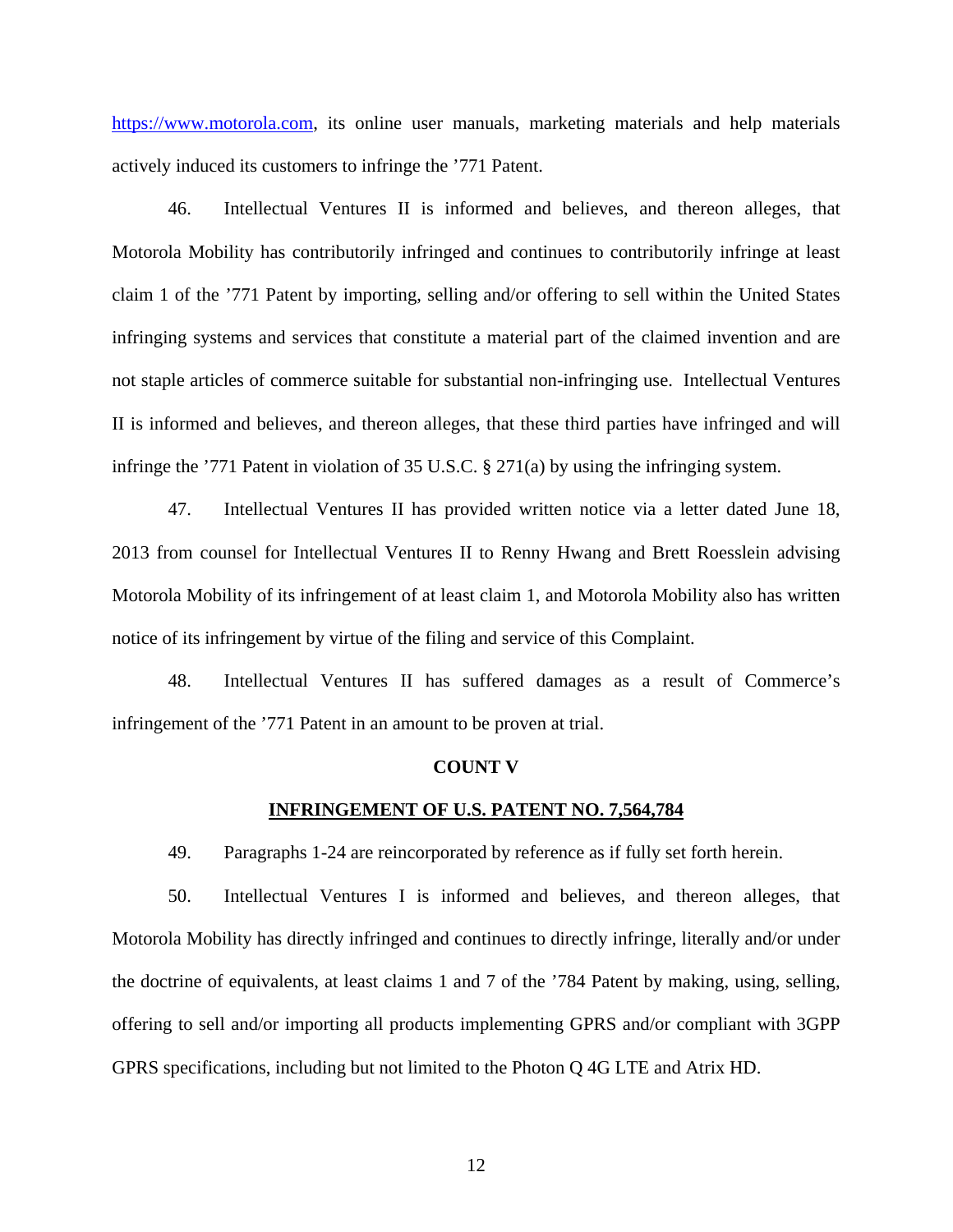51. Intellectual Ventures I is informed and believes, and thereon alleges, that Motorola Mobility also has and continues to indirectly infringe at least claims 1 and 7 of the '784 Patent by inducing others to infringe and/or contributing to the infringement of others, including third party users of its products in this judicial district and elsewhere in the United States. Specifically, Intellectual Ventures I is informed and believes, and thereon alleges, that Motorola Mobility has actively induced and continues to induce the infringement of at least claims 1 and 7 of the '784 Patent at least by actively inducing the infringing use of its products by third party users in the United States. Intellectual Ventures I is informed and believes, and thereon alleges, that Motorola Mobility knew or should have known that its conduct would induce others to use GPRS and 3GPP GPRS standard compliant products in a manner that infringes the '784 Patent. Intellectual Ventures I is informed and believes, and thereon alleges, that these third parties have infringed and will infringe the  $784$  Patent in violation of 35 U.S.C. § 271(a) by using the infringing products. Intellectual Ventures I is informed and believes, and thereon alleges, that Motorola Mobility through at least its website at https://www.motorola.com, its online user manuals, marketing materials and help materials actively induced its customers to infringe the '784 Patent.

52. Intellectual Ventures I is informed and believes, and thereon alleges, that Motorola Mobility has contributorily infringed and continues to contributorily infringe at least claims 1 and 7 of the '784 Patent by importing, selling and/or offering to sell within the United States infringing products that constitute a material part of the claimed invention and are not staple articles of commerce suitable for substantial non-infringing use. Intellectual Ventures I is informed and believes, and thereon alleges, that these third parties have infringed and will infringe the '784 Patent in violation of 35 U.S.C. § 271(a) by using the infringing system.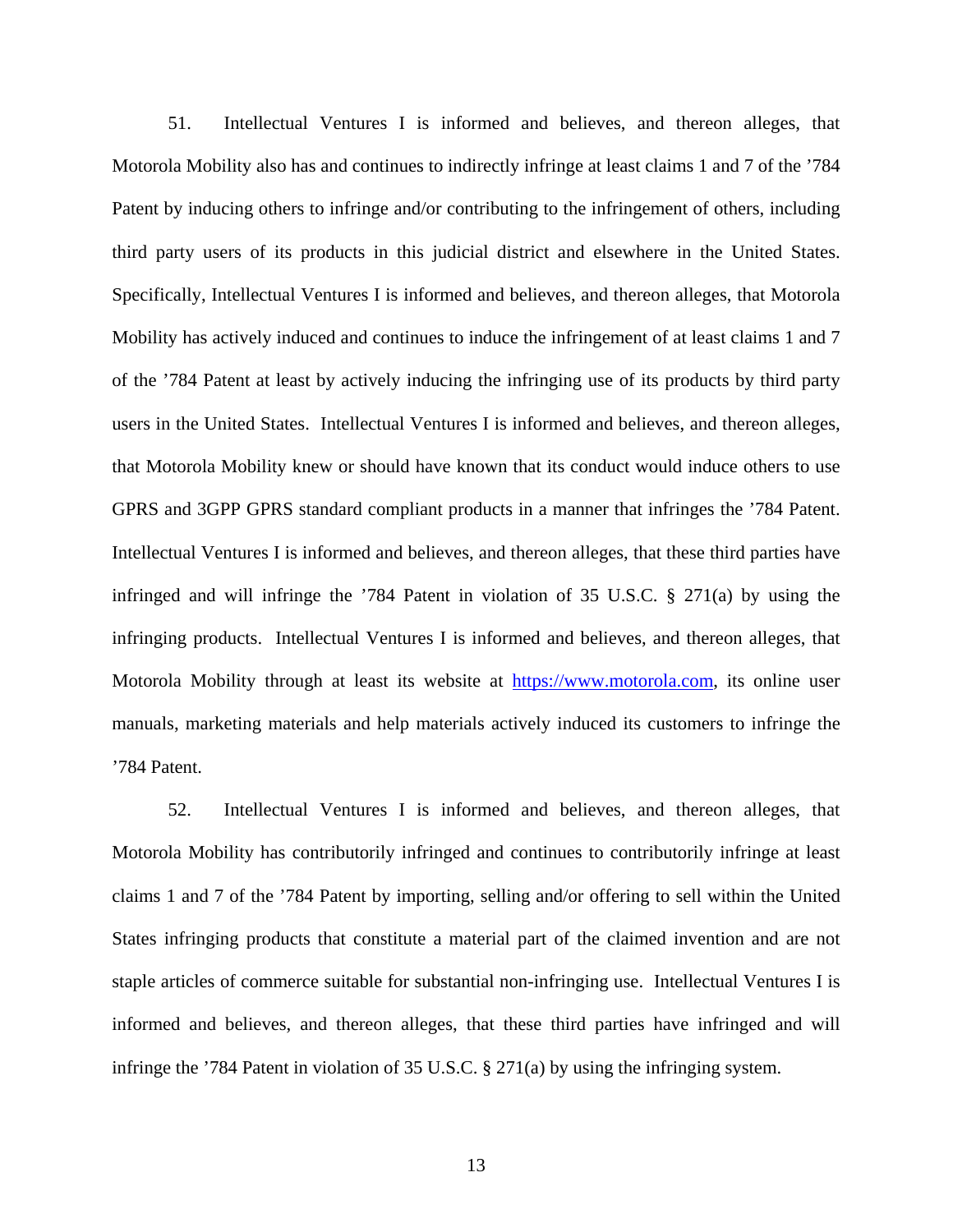53. Intellectual Ventures I has provided written notice via a letter dated June 18, 2013 from counsel for Intellectual Ventures I to Renny Hwang and Brett Roesslein advising Motorola Mobility of its infringement of at least claims 1 and 7, and Motorola Mobility also has written notice of its infringement by virtue of the filing and service of this Complaint.

54. Intellectual Ventures I has suffered damages as a result of Motorola Mobility's infringement of the '784 Patent in an amount to be proven at trial.

#### **COUNT VI**

## **INFRINGEMENT OF U.S. PATENT NO. 6,170,073**

55. Paragraphs 1-24 are reincorporated by reference as if fully set forth herein.

56. Intellectual Ventures I is informed and believes, and thereon alleges, that Motorola Mobility has directly infringed and continues to directly infringe, literally and/or under the doctrine of equivalents, at least claim 35 of the '073 Patent by making, using, selling, offering for sale and/or importing products implementing and/or compliant with at least 3GPP and/or 4G LTE standards, including but not limited to the Photon Q 4G LTE, Atrix HD and Electrify M.

57. Intellectual Ventures I is informed and believes, and thereon alleges, that Motorola Mobility also has and continues to indirectly infringe at least claim 35 of the '073 Patent by inducing others to infringe and/or contributing to the infringement of others, including third party users of its products in this judicial district and elsewhere in the United States. Specifically, Intellectual Ventures I is informed and believes, and thereon alleges, that Motorola Mobility has actively induced and continues to induce the infringement of at least claim 35 of the '073 Patent at least by actively inducing the infringing use of its products by third party users in the United States. Intellectual Ventures I is informed and believes, and thereon alleges, that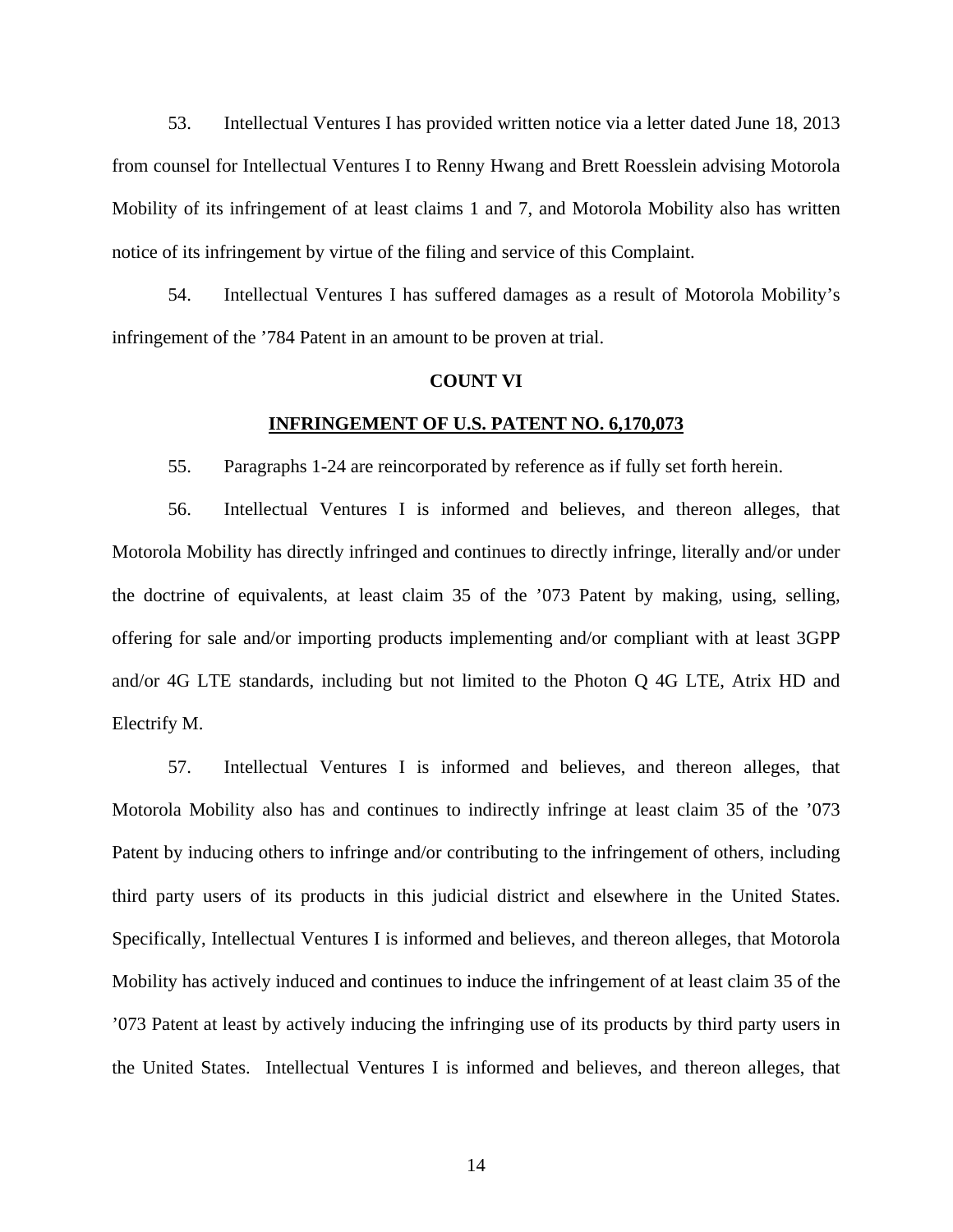Motorola Mobility knew or should have known that its conduct would induce others to use 3GPP and 4G LTE standard compliant products in a manner that infringes the '073 Patent. Intellectual Ventures I is informed and believes, and thereon alleges, that these third parties have infringed and will infringe the '073 Patent in violation of 35 U.S.C. § 271(a) by using the infringing products. Intellectual Ventures I is informed and believes, and thereon alleges, that Motorola Mobility through at least its website at https://www.motorola.com, its online user manuals, marketing materials and help materials actively induced its customers to infringe the '073 Patent.

58. Intellectual Ventures I is informed and believes, and thereon alleges, that Motorola Mobility has contributorily infringed and continues to contributorily infringe at least claim 35 of the '073 Patent by importing, selling and/or offering to sell within the United States infringing products that constitute a material part of the claimed invention and are not staple articles of commerce suitable for substantial non-infringing use. Intellectual Ventures I is informed and believes, and thereon alleges, that these third parties have infringed and will infringe the '073 Patent in violation of 35 U.S.C. § 271(a) by using the infringing products.

59. Intellectual Ventures I has provided written notice via a letter dated June 18, 2013 from counsel for Intellectual Ventures I to Renny Hwang and Brett Roesslein advising Motorola Mobility of its infringement of at least claim 35, and Motorola Mobility also has written notice of its infringement by virtue of the filing and service of this Complaint.

60. Intellectual Ventures I has suffered damages as a result of Motorola Mobility's infringement of the '073 Patent in an amount to be proven at trial.

#### **COUNT VII**

## **INFRINGEMENT OF U.S. PATENT NO. 7,848,353**

61. Paragraphs 1-24 are reincorporated by reference as if fully set forth herein.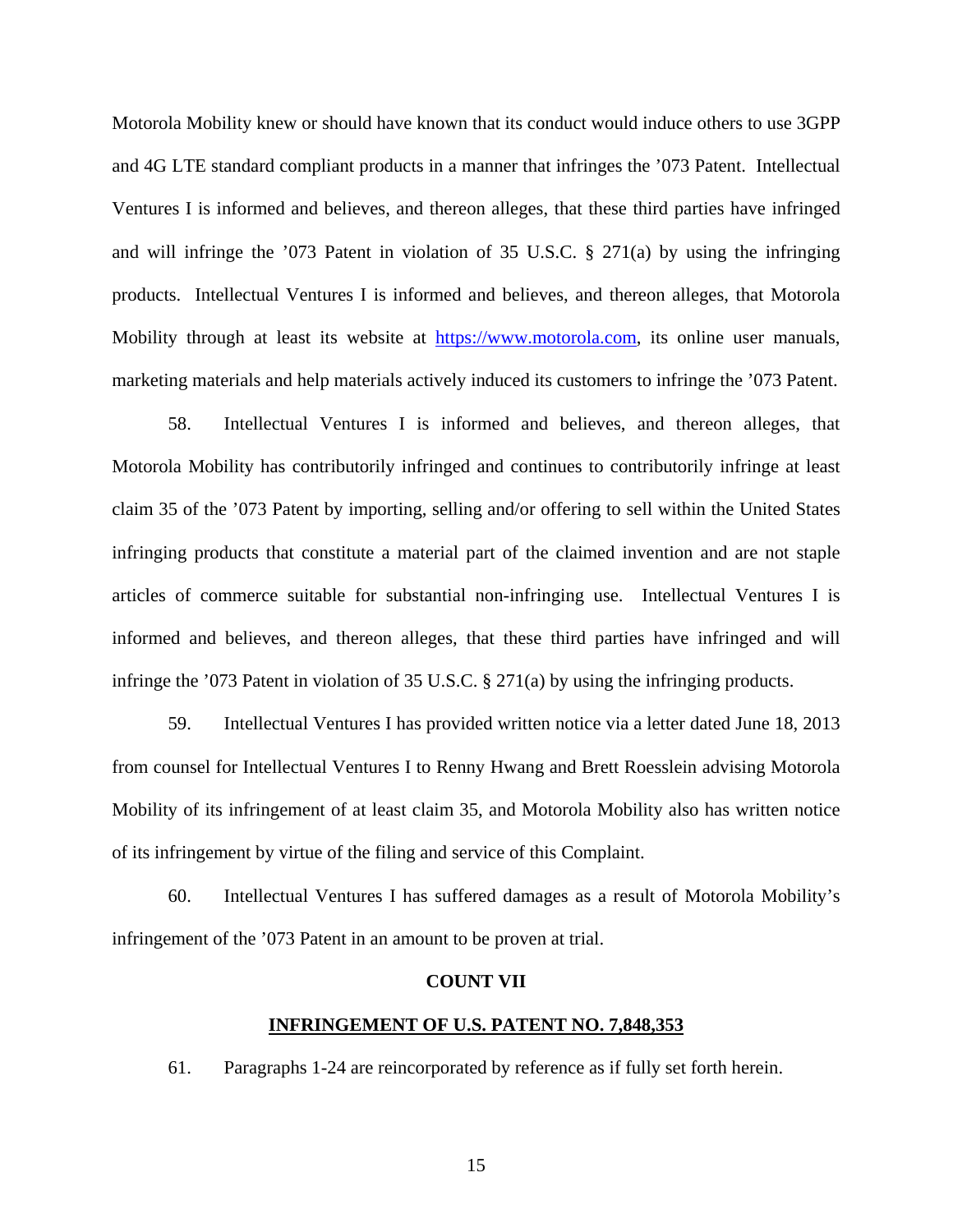62. Intellectual Ventures II is informed and believes, and thereon alleges, that Motorola Mobility has directly infringed and continues to directly infringe, literally and/or under the doctrine of equivalents, at least claims 1 and 21 of the '353 Patent by making, using, selling, offering to sell and/or importing products compliant with and/or implementing the LTE standard, including but not limited to the Photon Q 4G LTE, Atrix HD and Electrify M.

63. Intellectual Ventures II is informed and believes, and thereon alleges, that Motorola Mobility also has and continues to indirectly infringe at least claims 1 and 21 of the '353 Patent by inducing others to infringe and/or contributing to the infringement of others, including third party users of such products in this judicial district and elsewhere in the United States. Specifically, Intellectual Ventures II is informed and believes, and thereon alleges, that Motorola Mobility has actively induced and continues to induce the infringement of at least claims 1 and 21 of the '353 Patent at least by actively inducing the infringing use of such products in the United States. Intellectual Ventures II is informed and believes, and thereon alleges, that Motorola Mobility knew or should have known that its conduct would induce others to use its LTE standard compliant products in a manner that infringes the '353 Patent. Intellectual Ventures II is informed and believes, and thereon alleges, that these third parties have infringed and will infringe the '353 Patent in violation of 35 U.S.C. § 271(a) by using the infringing products. Intellectual Ventures II is informed and believes, and thereon alleges, that Motorola Mobility through at least its website at https://www.motorola.com, its online user manuals, marketing materials and help materials actively induced its customers to infringe the '353 Patent.

64. Intellectual Ventures II is informed and believes, and thereon alleges, that Motorola Mobility has contributorily infringed and continues to contributorily infringe at least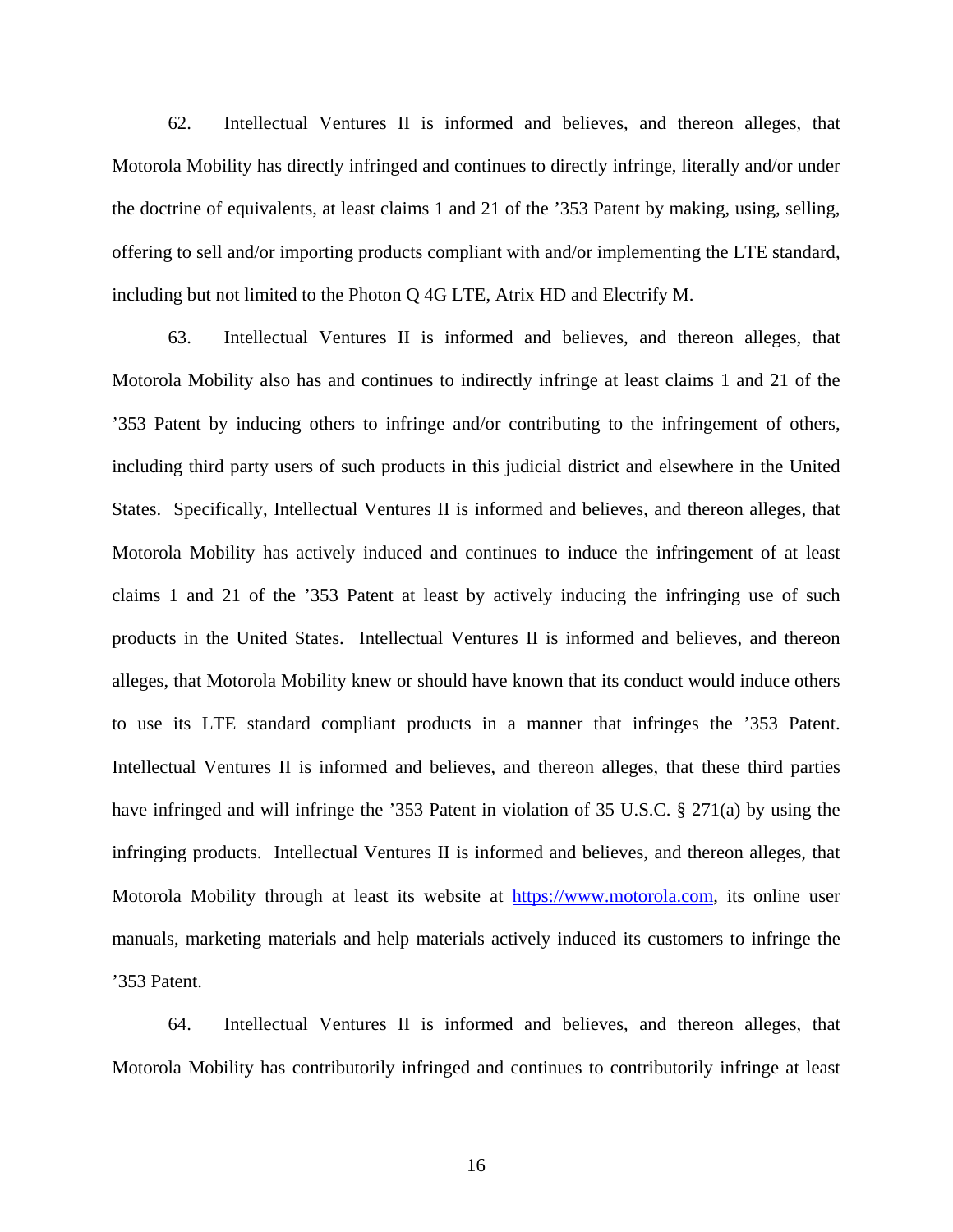claims 1 and 21 of the '353 Patent by importing, selling and/or offering to sell within the United States infringing products that constitute a material part of the claimed invention and are not staple articles of commerce suitable for substantial non-infringing use. Intellectual Ventures II is informed and believes, and thereon alleges, that these third parties have infringed and will infringe the '353 Patent in violation of 35 U.S.C. § 271(a) by using the infringing products.

65. Intellectual Ventures II has provided written notice via a letter dated June 18, 2013 from counsel for Intellectual Ventures II to Renny Hwang and Brett Roesslein advising Motorola Mobility of its infringement of at least claims 1 and 21, and Motorola Mobility also has written notice of its infringement by virtue of the filing and service of this Complaint.

66. Intellectual Ventures II has suffered damages as a result of Motorola Mobility's infringement of the '353 Patent in an amount to be proven at trial.

## **PRAYER FOR RELIEF**

WHEREFORE, Intellectual Ventures I and Intellectual Ventures II respectfully pray that this Court:

- A. Enter judgment in favor of Intellectual Ventures I that Motorola Mobility has infringed the '793 Patent;
- B. Enter judgment in favor of Intellectual Ventures I that Motorola Mobility has infringed the '392 Patent;
- C. Enter judgment in favor of Intellectual Ventures II that Motorola Mobility has infringed the '960 Patent;
- D. Enter judgment in favor of Intellectual Ventures II that Motorola Mobility has infringed the '771 Patent;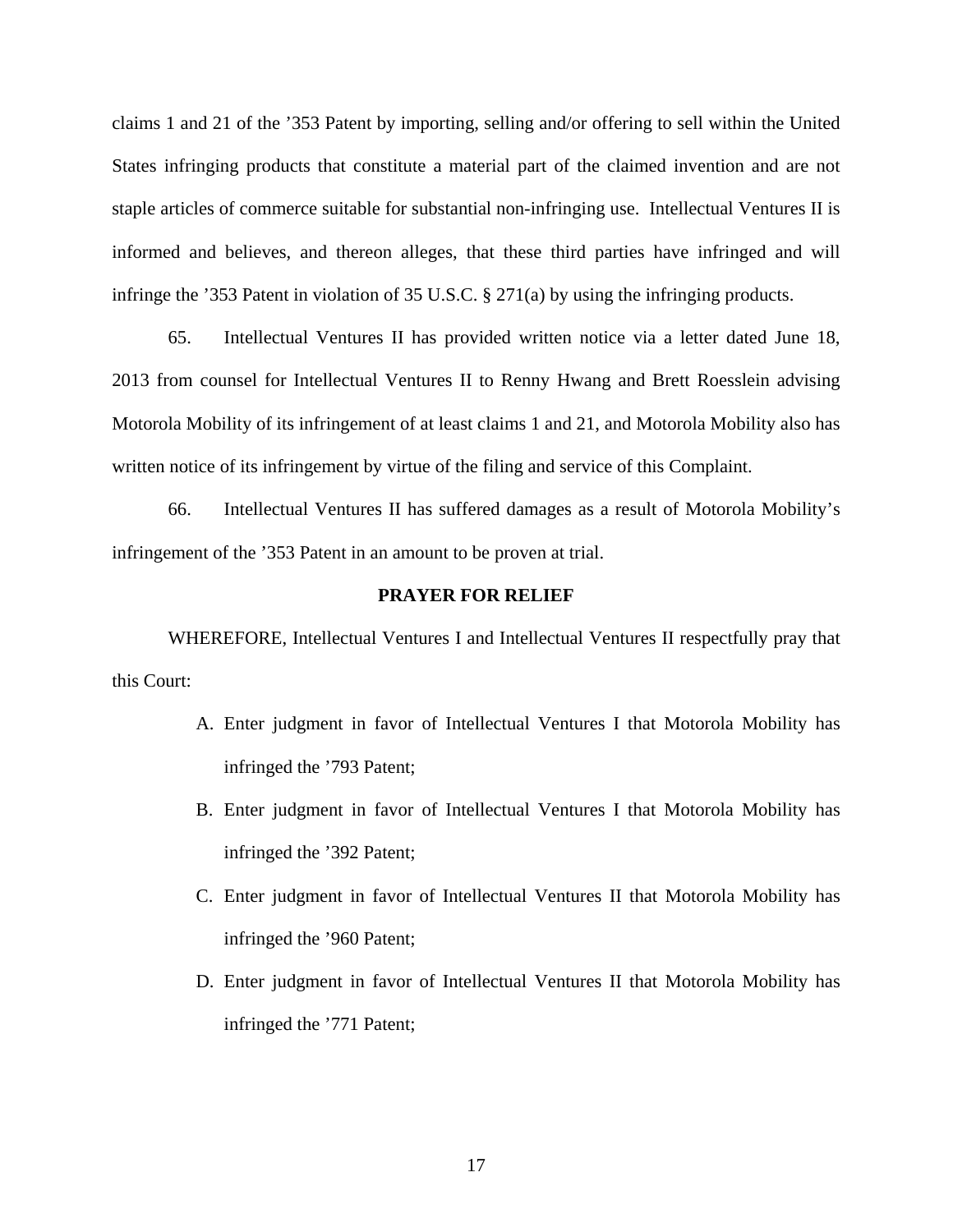- E. Enter judgment in favor of Intellectual Ventures I that Motorola Mobility has infringed the '784 Patent;
- F. Enter judgment in favor of Intellectual Ventures I that Motorola Mobility has infringed the '073 Patent;
- G. Enter judgment in favor of Intellectual Ventures II that Motorola Mobility has infringed the '353 Patent;
- H. Enter judgment that Intellectual Ventures I and Intellectual Ventures II be awarded damages adequate to compensate them for Motorola Mobility's past infringement and any continuing or future infringement of the Patents-in-Suit up until the date such judgment is entered, including pre-judgment and postjudgment interest, costs and disbursements as justified under 35 U.S.C. § 284 and, if necessary, to adequately compensate Intellectual Ventures I and Intellectual Ventures II for Motorola Mobility's infringement, an accounting;
- I. Enter judgment that Intellectual Ventures I and Intellectual Ventures II be awarded attorney fees, costs and expenses incurred in prosecuting this action; and
- J. Order that Intellectual Ventures I and Intellectual Ventures II be granted such other, different, and additional relief as this Court deems equitable and proper under the circumstances.

## **DEMAND FOR JURY TRIAL**

Plaintiffs Intellectual Ventures I and Intellectual Ventures II hereby demand trial by jury as to all issues so triable in this civil action.